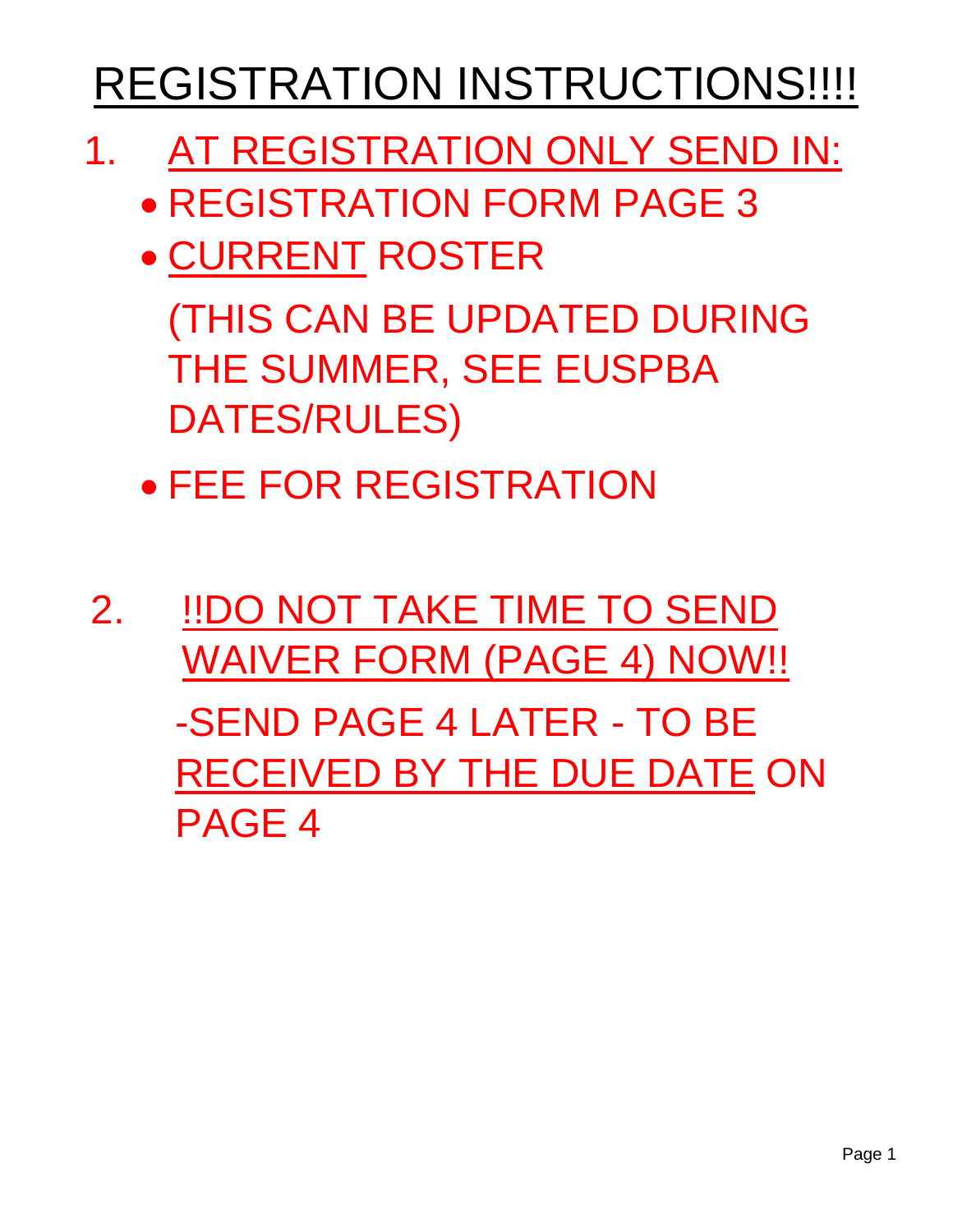

#### **FEES AND FORMALITIES:**

One Entry Form Per Band. Postmarked no later than **September 10, 2022.**

**Please note: Any entries postmarked after September 10, 2022 will not be accepted.**

Completed application must include the following:

**Completed entry form, Current Band roster (required by EUSPBA, can be adjusted later) and a check/money order by U.S.P.S. (all fees – US currency) made out to**: Stone Mountain Highland Games.

REQUIRED waiver form may be sent at a later date\*, being RECEIVED no later than \*September 12, 2022 (see page 3).

Competing Bands will receive Saturday / Sunday admission for each playing member (with their signed waiver) as well as four (4) Two-Day Park Entry/Parking passes. Additional Two-Day Park Entry passes may be purchased for \$20.00 per vehicle.

Tickets will be mailed based on RECEIVED, COMPLETED, LEGIBLY PRINTED and SIGNED WAIVERS (if electronic/see instructions).

#### **Mail Registration form, check and current roster to: Paige Turner, 813 Muirfield Trl, Marietta, GA 30068**

**Any questions, contact Paige at [kiltsontherock@gmail.com](mailto:kiltsontherock@gmail.com) or 404-895-8877** 

- **All Competitions are EUSPBA Sanctioned and EUSPBA Rules will govern all events. [\(www.euspba.org\)](http://www.euspba.org/)**
- A representative of each band must be present at the 10:00 am meeting for band instructions.
- Bands must arrive on time, in proper Scottish/Highland attire at the designated tuning/on-deck areas or be disqualified.
- \*\* Travel assistance will be available to the first 15 out-of-town bands based on entry post-mark and participation in both Massed Band performances on Saturday, October 15, 2022, as well as competing in their EUSPBA assigned grade.
- Games entry, wristbands will be sent to the band contact along with instructions, based on the number of legible printed and legible signatures on the REQUIRED waiver form (see page 4), this is a fillable pdf form for the printed area.
- All events will be held rain or shine, no refunds.
- Please be courteous to all organizers, attendees and guests of the Stone Mountain Highland Games.

**This year, the Stone Mountain Highland Games is pleased to host the Grade III EUSPBA Southern Branch Championship.**

| <b>Cash Prizes:</b> |     |                 |                 |                 | <b>Travel Assistance</b> |                   |
|---------------------|-----|-----------------|-----------------|-----------------|--------------------------|-------------------|
| Grade               |     | 1 <sup>st</sup> | 2 <sub>nd</sub> | 3 <sup>rd</sup> | Mileage                  | Assistance        |
| Grade III           | \$. | 500             | \$300           | \$200           | 0-349 miles \$500        | 350 + miles \$600 |
| Grade IV            | S.  | 400             | \$250           | \$150           | 0-349 miles \$500        | 350 + miles \$600 |
| Grade<br>V          | S.  | 350             | \$200           | \$100           | 0-349 miles \$500        | 350 + miles \$600 |

# **THIS PAGE IS NOT REQUIRED WITH ENTRY BUT IS FOR YOUR INFORMATION**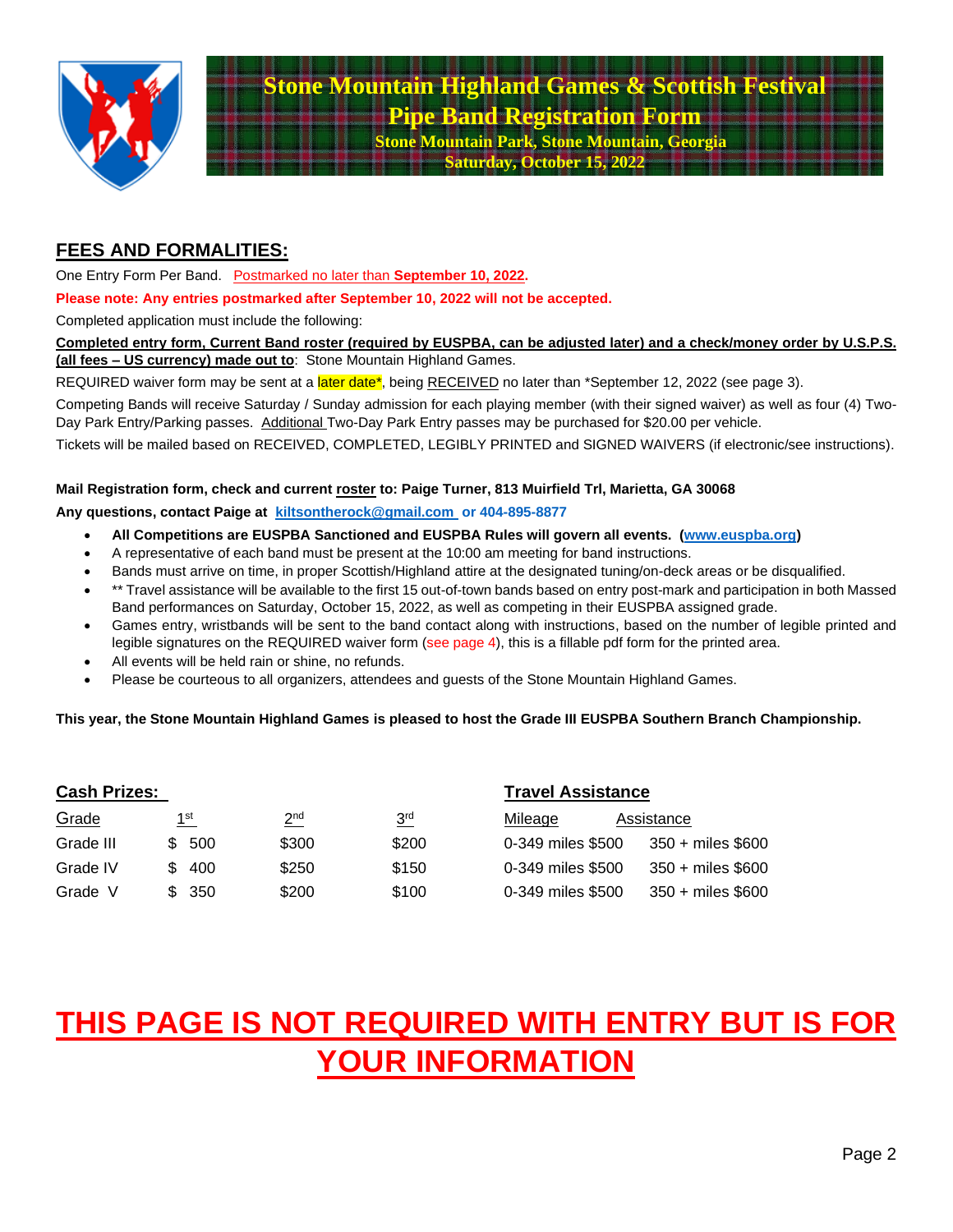

## **Stone Mountain Highland Games & Scottish Festivally Pipe Band Registration Form**

**Stone Mountain Park, Stone Mountain, Georgia Saturday, October 15** 

#### **PDF FILLABLE—if form is downloaded from online**

| City:                                                                  |  |  |                   |                                                         |                |       |
|------------------------------------------------------------------------|--|--|-------------------|---------------------------------------------------------|----------------|-------|
|                                                                        |  |  |                   |                                                         |                |       |
|                                                                        |  |  |                   |                                                         |                |       |
|                                                                        |  |  |                   |                                                         |                |       |
| BAND MAKE-UP: Saturday                                                 |  |  | Sunday            | Please check competition your band plans to compete in: |                |       |
| Pipers:                                                                |  |  |                   | Grade III Medley                                        |                |       |
| Side Drummers:                                                         |  |  |                   | Grade IV Mini M/S/R                                     |                |       |
| <b>Tenor Drummers:</b>                                                 |  |  | Grade V March Set |                                                         |                |       |
| <b>Bass Drummers:</b>                                                  |  |  |                   |                                                         |                |       |
| Drum Major(s):                                                         |  |  |                   |                                                         |                |       |
| Total:                                                                 |  |  |                   |                                                         |                |       |
| FEES: Band Entry:                                                      |  |  |                   |                                                         | $\mathfrak{L}$ | 75.00 |
| Additional Park Entry (\$20.00) x \$20.00                              |  |  |                   |                                                         |                |       |
| Additional Tickets for Friends and Family x \$22.50 (IN ADVANCE adult) |  |  |                   |                                                         |                |       |
| Children 12 and under-free                                             |  |  |                   |                                                         |                |       |
| <b>Total Enclosed:</b>                                                 |  |  |                   |                                                         |                |       |

I, as the official representative of the band named above, expressly grant permission to SMHG, its successors, assigns, and designees to use any aural or visual depiction of the band's name, image, likeness, or any combinations contemplated for any purpose whatsoever without any compensation of any type to the band, its individual members, successors or assigns.

I, as the official representative of the band hereby accept that travel money may be withheld should our band NOT appear in either of the required Massed band performances, without prior notice AND approval.

| (Official Representative Signature) | (Name Printed)                                          |
|-------------------------------------|---------------------------------------------------------|
| Date Signed                         |                                                         |
|                                     | <b>THIS PAGE IS REQUIRED TO RETURN WITH CHECK &amp;</b> |
|                                     | <b>CURRENT ROSTER (BY U.S.P.S.)</b>                     |